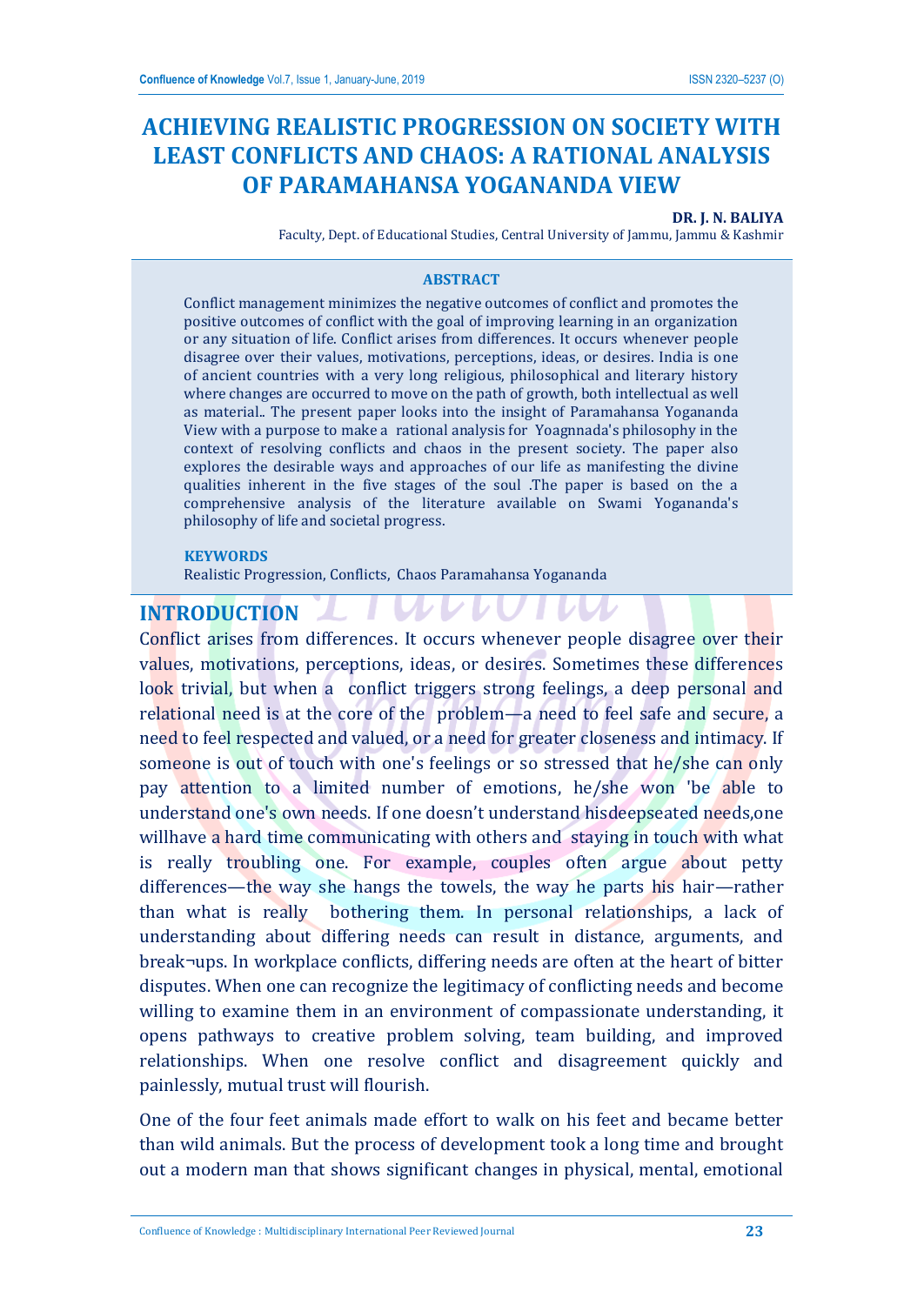and social and all other aspects. For the purpose of study and to bring out more clearly the force, trends and institutions that have shaped the human development at any given time, the entire developmental period has been divided into Ancient (Earliest time to mid 8th century), Medieval (6th-7th century) and Modern periods (18th century). There was never a complete break from the earlier period but certain old institutions ceased to exist while others started acquiring new shapes. For example, the republican form of political organization went out of existence in Gupta period, which began in fourth century A.D. which was prevalent in many part of Northern India. During this period, the economic system saw the emergence of new types of agrarian relations. The caste system, which had started emerging in the later Vedic period, took new shapes in post Vedic period. Further, elements of regional cultures, like regional languages, started crystallization in the post-Gupta period. All these changes indicate the gradual development of Indian society.

This creation of five fundamental factors is the crudest manifestation of Microcosmic citta or Cosmic Mental Stuff. During the introversial phase of the Cosmic Mind or pratisaincara, the quintuple mental factors came in touch with the divine powers of Purusottama, the Supreme Knowing Entity, and developed the vibrations of life. The more this vital energy received the brilliance of Brahma or Supreme Consciousness, the more enlightened it grew, and this glow led it forward on the path of self-realization. The highest of the thinking creatures have been able to accelerate the speed of their consciousness ahead of the speed of attraction, or the introversial phase of Brahma. The highest living being was called a human being or manusa, which means an intellectual being.

The development of intellect is not uniform in humanity. No two individuals are identical. In the perspective of time, the people of the ancient past had a less developed intellect than the people of present day. Millions of years ago, when according to Brahmacakra, or the cycle of creation, the first human baby was born; this earth was not as safe as it is today. The human beings of that era were completely surrounded by dense forests which were completely surrounded by dense forests and infested with furious animals and reptiles- by huge carnivorous creatures with fierce protruding teeth in search of prey. They did not have a home to protect themselves from thunder, storms, hurricanes and meteors. The scolding heat of the mid day sun tried to destroy the very life of the first human babe. This was the kind of environment in which human beings found themselves in those days.

Such circumstances were not conducive for human beings to develop their intellect or tread the path of self-introspection. In those days people employed all their energy just for their self-preservation against ruthless nature and during that age of bitter struggle the most important thing was physical strength. In that distant age people realized the value of one thing – that might is right. As all forces were hostile to their existence, they did not feel safe living a scattered,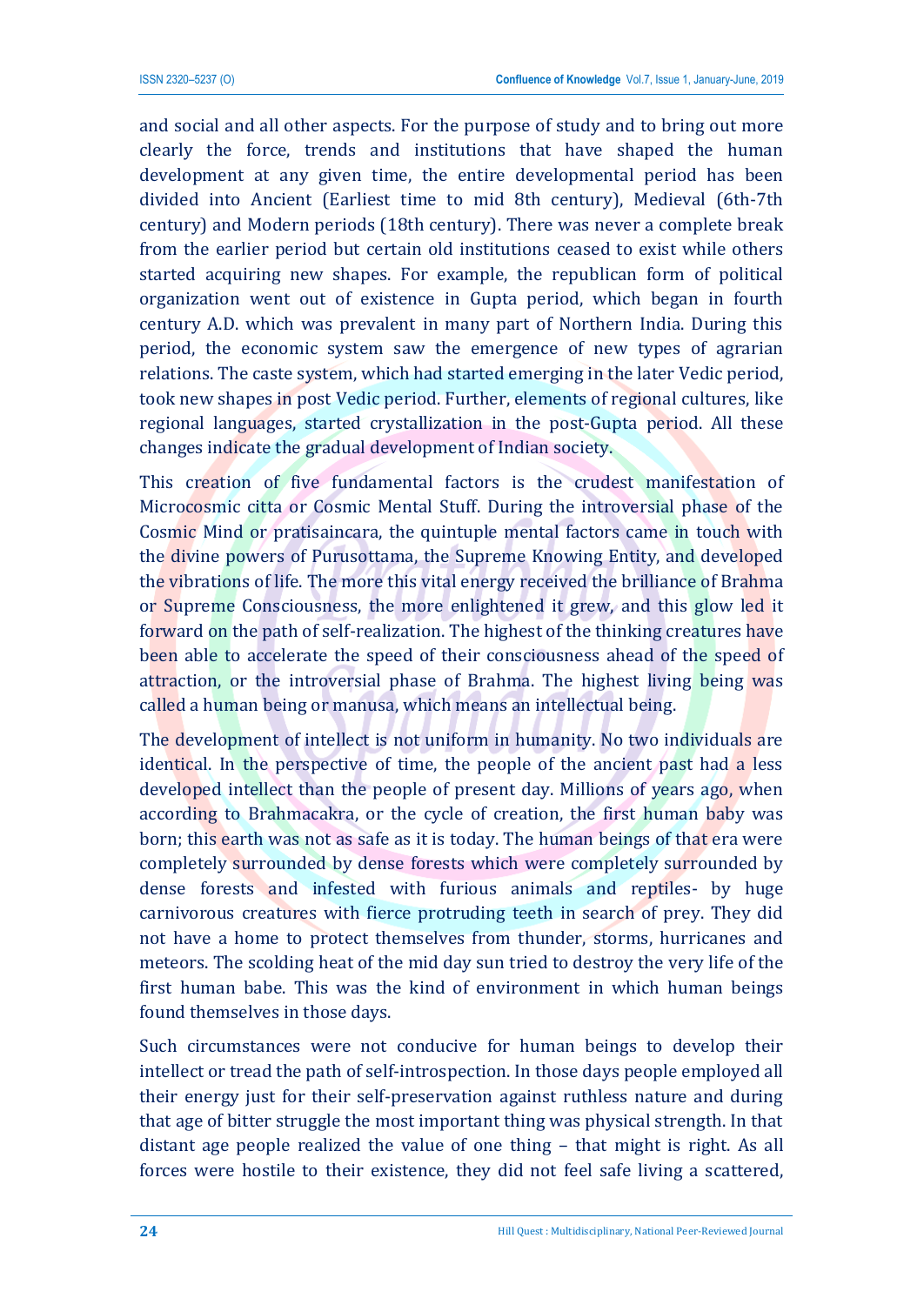isolated existence. So they came close to each other and formed many societies or communities with the sole purpose of self-preservation through collective struggle.

"People living together are said to live in a society or a community."

The world moved on and could not maintain its original structure. India is one of ancient countries with a very long religious, philosophical and literary history where changes are occurred to move on the path of growth, both intellectual as well as material. The Vedas, which contain truth of both religion and science, are the oldest written records of Indian thought. The history of human civilization from ancient times till today shows that there is remarkable change in society, distinguished from each other on the basis of language, religion, race, caste, tribe, geographical location etc.; while on the other hand, one also finds distinct economic conditions. The process of secularization, acculturation, industrialization and urbanization has led to remarkable changes everywhere. The impact of West is evident everywhere enough, but it is accompanied by frantic attempt to rejuvenate ancient Indian values. The disorganizing of values is manifested through such undesirable activities such as indiscipline, juvenile delinquency, pessimism, destructive and murderous tendencies etc. We are living in a period of disintegration of faith and growing disillusionment about traditional values which have come down to us. People nurtured in the spirit of science and ethical humanism is unwilling to accept anything on authority. So in many parts of the world, people are giving up their traditional faith. In this situation, the values for which India has stood may be of some relevance. The Indian tradition asks us to accept nothing on trust or authority, but to test everything by experience. It is anubhava or samsparsa of the Divine. This is state of awakening, according to the Buddhists or change of consciousness according to the Christians.

## **MANIFESTING THE DIVINE QUALITIES INHERENT IN THE FIVE STAGES OF THE SOUL**

The soul of man has to ascend through the five states, or stages of evolution, previously described, before he gets back to God: mineral, plant, animal, man and superman.

- He must be transparent like the gems, without spots of defective perception. He has to develop their crystalline character, by removing the mental blemishes in his otherwise sparkling mentality gem like clarity that will undistorted reflect the Divine Mind. This means his sensations must be pure .one then develops spiritual sensitivity.
- The spiritually progressive man is consciously sensitive to life and his surroundings, like the sensitive response of plants to their environment. But as the sensitivity of plants abhors harshness, the spiritually sensitive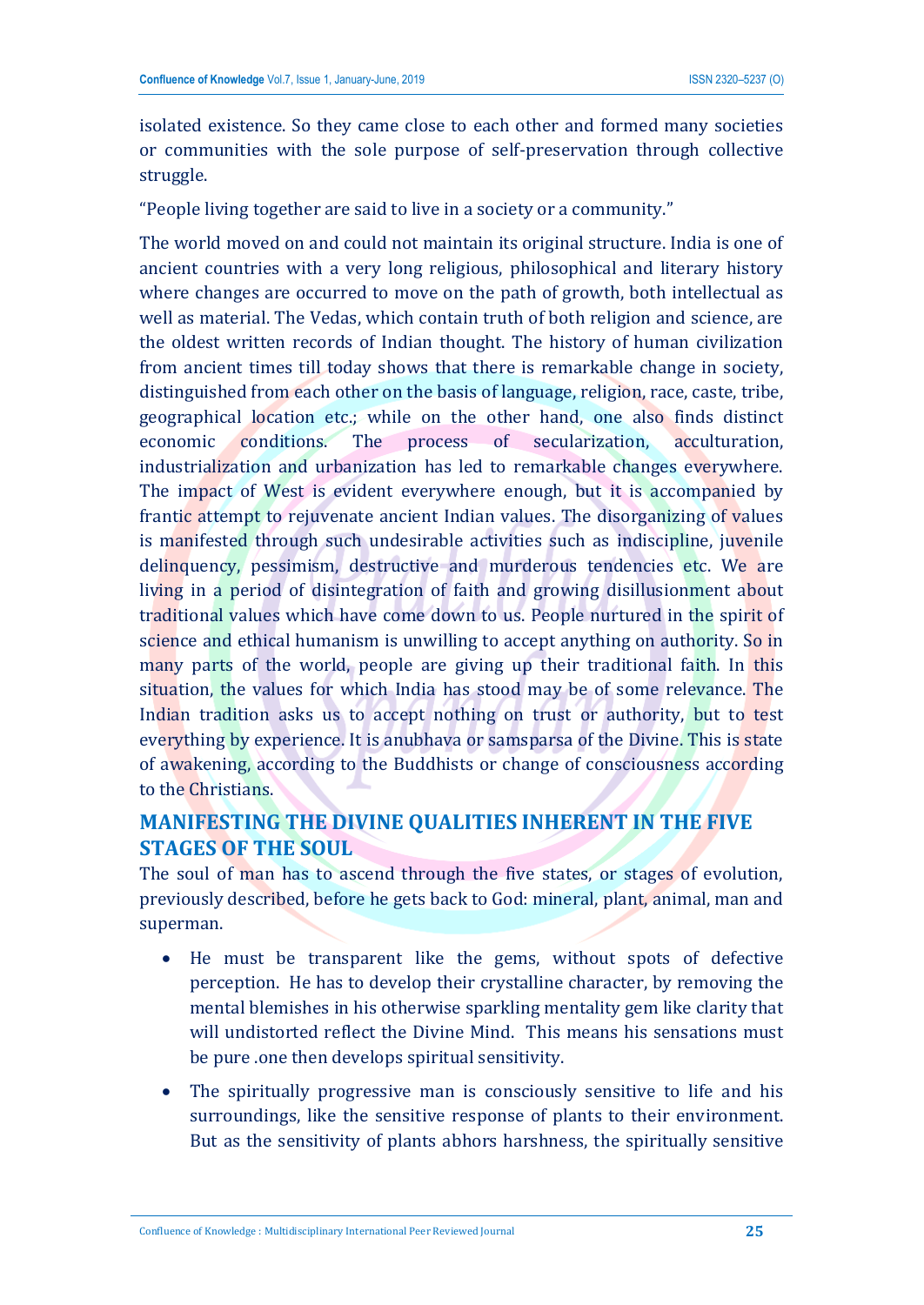being shuns the coarseness of material things and finds himself gravitating toward God, as plants turn toward the sun.

- Then comes the vitality of animals. The progressive man must be full of vitality like the animal, but employ the animals strong will, not for avaricious purposes, but to govern activity with self-control and to have mastery over the life force. The yogi learns how to use vitality and will with wisdom. He is not weak. He is a master of self-control. He knows how to relax and throw the searchlight of vitality within to reveal the presence of Spirit. The reversal of the life force from matter to Spirit is called pranayama. By withdrawing the life current from externals through Kriya Yoga, the consciousness begins inwardly to awaken to its higher nature in God.
- The rational man thereby becomes a thoughtful, discriminative being, ever progressive in his power to think and reason clearly. He develops pure reason, or discrimination, in which his rationality is no longer mixed up with doubt and misconception. He learns to reason with wise men and to understand the truths they express and exemplify. Fools argue, wise men discuss. The masters cling to truth, not theories. But most people are enslaved by emotion and circumscribed by their own opinions. If two people really want to find truth, they can agree very quickly. It is only by developing both pure reason and pure feeling that you can reach God and truth. In the ordinary man, reason is uppermost and feeling is hidden; in the average woman, feeling is uppermost with reason hidden. If you have too much feeling, it becomes emotion and will take you into the meshes of matter, and too much reason becomes rationalization which also takes you into delusive matter. When you balance reason and feeling by meditation, you will come to God and truth-perceptions.
- After developing the balanced reason and feeling of the discriminative stage, the last state of involution is to be attained: the pure intuition and omniscience of the superman. He is intuitively progressive in feeling his soul and Spirit. He must them fully lift his consciousness from the body and materiality to his original omnipresent state. The freed soul is back once more with God. You can hasten this process in your own body by spiritualistic it through meditation and Kriya Yoga.

Everybody is running in the rate race of earning more and more money. Man wants to get more and more money and power by fair and foul means. In this mad race of wealth, fame and power, people have become status conscious and there is a degradation of moral values. Man has become an enemy of man, society, relations and nation is least important for them. The only thing which has become more valuable and important for them is money. He gives priority to his own interests over the interests of others. This situation has caused hazard for the society as well as the nation. This scenario is because of the modern